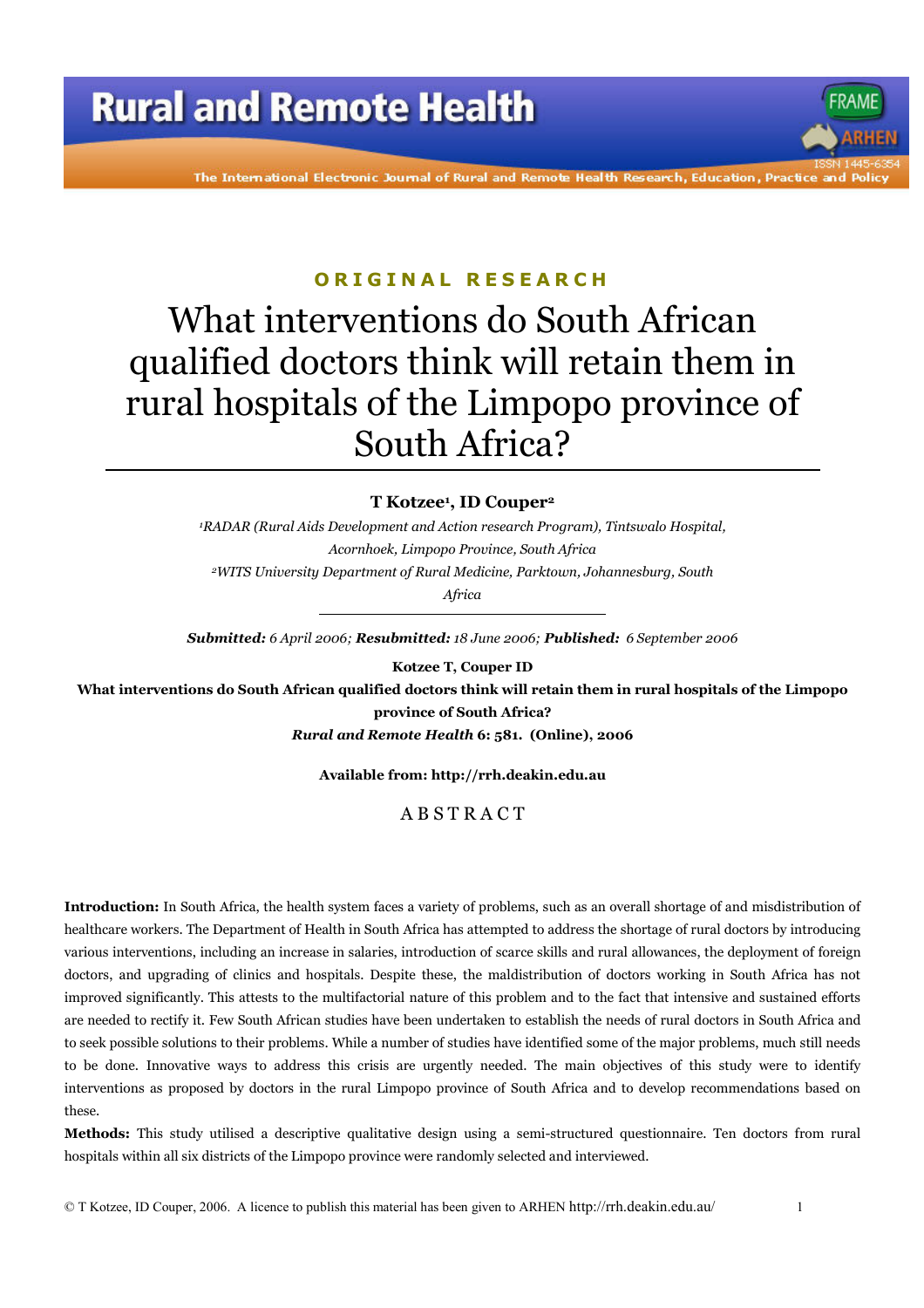The International Electronic Journal of Rural and Remote Health Research, Education Practice and Policy

Results: Themes recommended included: increasing salaries and rural allowances; improving rural hospital accommodation; ensuring career progression; providing continuing medical education; increasing support by specialist consultants; improving the physical hospital infrastructure and rural referral systems; ensuring the availability of essential medical equipment and medicines; strengthening rural hospital management and increasing the role of doctors in management; improving the working conditions; establishing private-public collaborations with private general practitioners; increasing rural doctors' leave allocations; ensuring adequate senior support for junior doctors; improving rural hospital environments and providing recreational facilities; assisting rural doctors' families, and providing recognition and appreciation for the work rural doctors do.

**Conclusion:** The resolution of one isolated factor without improving the host of push factors currently present in the health system is unlikely to lead to significant improvements in the retention of rural doctors. The results of this study can be used to assist the Limpopo Department of Health to identify the most pressing needs of rural doctors in the province. A number of interventions are suggested by rural doctors that they feel would retain them in their current rural practices. The recommendations include various interventions involving different levels of the healthcare system. It also recommends an incentive package for doctors willing to serve longer term in rural hospitals.

Key words: doctor, human resources, recruitment, retention.

# Introduction and background

Human resources have been described as 'the heart of the health system in any country', 'the most important aspect of health care systems', and 'a critical component in health policies'<sup>1</sup>. Despite their importance to rural health systems, rural health workers, and doctors in particular, are scarce all over the world. In an international survey of fourteen countries, it was found that rural doctors made up only 8% to 22% of the population of doctors, while serving between 25% and 70% of the population of these countries<sup>2</sup>. Similarly in South Africa, fewer doctors work in rural areas, where the majority of the population resides (Table 1).

This lack of rural healthcare personnel has a significant impact on health care, and health systems cannot function adequately or effectively without them<sup>5</sup>. Investing in human resources is therefore a vital component of developing countries' strategies to improve health outcomes, such as the Millennium Development Goals (MDG), and if not urgently addressed could form a constraint that renders these MDG unattainable<sup>6</sup>.

Post-apartheid South Africa faces an enormous health challenge and a number of human resource related achievements have been made post-1994. These include the amalgamation of historically fragmented former national, provincial and homeland governments with their civil services; the introduction of the District Health System; the transformation of statutory health councils regulating health professionals; the founding of training schools; and the deliberate shift in emphasis towards primary health care with concomitant downsizing of sophisticated curative and tertiary care<sup>3</sup>.

Internationally countries have tried various interventions to increase their numbers of rural doctors. These are ideally packaged in a Rural Health Care Strategy to oversee all planned activities and their implementation<sup>7,8</sup>. An important component is also the establishment of policies regarding Human Resources Planning9.

Various policies for the deployment and retention of public health personnel are mentioned in the literature but results have been mixed<sup>10</sup>. These include decentralization of the location of training institutions; the introduction of recruitment quotas to ensure that the most peripheral areas are represented among medical students; and making rural field experience during medical training compulsory.

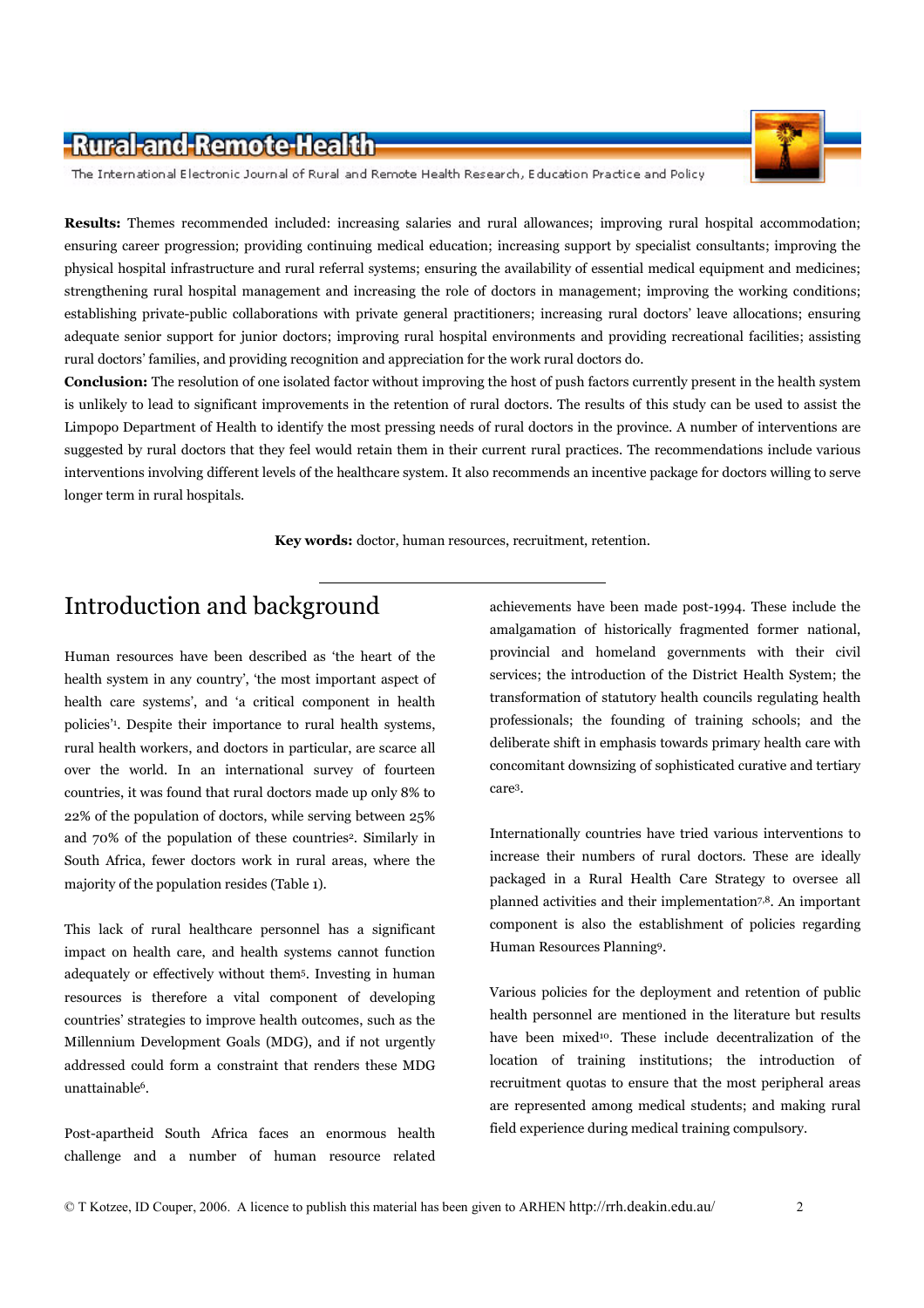

The International Electronic Journal of Rural and Remote Health Research, Education Practice and Policy

| <b>Province</b>     | Percentage of<br>total South<br>African<br>population<br>(46.4)<br>million),<br>2003 | <b>Rural</b><br>(non-<br>urban)% | <b>All medical</b><br>practitioners<br>per 100 000<br>population,<br>1998 | Percentage of<br>total medical<br>practitioners,<br>1998 | <b>Public sector medical</b><br>practitioners<br>(excluding<br>specialists) per<br>100 000 population,<br>2003 |
|---------------------|--------------------------------------------------------------------------------------|----------------------------------|---------------------------------------------------------------------------|----------------------------------------------------------|----------------------------------------------------------------------------------------------------------------|
| <b>Eastern Cape</b> | 14.0                                                                                 | 63.4                             | 30.3                                                                      | 6.9                                                      | 12.7                                                                                                           |
| <b>Free State</b>   | 5.9                                                                                  | 31.4                             | 56.5                                                                      | 5.2                                                      | 23.1                                                                                                           |
| Gauteng             | 20.3                                                                                 | 3.0                              | 135.3                                                                     | 34.8                                                     | 25.4                                                                                                           |
| KwaZulu Natal       | 21.0                                                                                 | 56.9                             | 54.4                                                                      | 16.0                                                     | 21.3                                                                                                           |
| Limpopo             | 11.7                                                                                 | 89.0                             | 14.8                                                                      | 2.6                                                      | 14.3                                                                                                           |
| Mpumalanga          | 7.0                                                                                  | 60.9                             | 33.6                                                                      | 3.3                                                      | 17.9                                                                                                           |
| North West          | 8.2                                                                                  | 65.1                             | 24.6                                                                      | 2.9                                                      | 11.5                                                                                                           |
| Northern Cape       | 1.8                                                                                  | 29.9                             | 43.0                                                                      | $1.3\,$                                                  | 28.4                                                                                                           |
| <b>Western Cape</b> | 10.2                                                                                 | 11.1                             | 152.9                                                                     | 21.2                                                     | 31.9                                                                                                           |
| Total               | 100                                                                                  | 46.3                             | 66.1                                                                      | 100                                                      | 19.7                                                                                                           |

Table 1: Distribution of population and health professionals in provinces in South Africa<sup>3,4</sup>

Policies for reducing migration out of developing countries, especially Africa, are much debated. Various codes of practice such as the Commonwealth code of practice for international recruitment of health workers<sup>11</sup> and the Melbourne Manifesto adopted at the 5th WONCA World Rural Health conference<sup>12</sup>, have been developed to address recruitment from underdeveloped countries. These address important issues raised such as the need for developed nations to train more doctors, to select more rural origin students, to pay compensation for doctors recruited at a government-to-government level, not to advertise in the journals of developing countries, and to ensure that recruiters do not make recruitment visits to developing countries<sup>13</sup>.

Other attempts to provide more doctors in rural areas include the recruitment of foreign doctors<sup>14</sup>, either on an individual basis or as part of government-to-government cooperation agreements, such as the deployment of Cuban doctors in a number of African countries, including South Africa<sup>15</sup>.

Another strategy has been the implementation of programs of compulsory community service lasting for one to two years after graduation for medical doctors<sup>16,17</sup>. The South African government introduced a system of community service for doctors<sup>18</sup> that has improved the staffing situation in some

provinces, but it is limited as a recruitment and retention strategy<sup>19</sup>.

Recognition of health qualifications and substitution of skills has been used in some countries to reduce migration, where qualifications meet the needs of the source country but are not internationally recognized. Developed countries such as the United States<sup>20</sup> and a number of countries in Africa, including South Africa<sup>21,22</sup>, have implemented mid-level worker or similar programs.

Successful strategies to increase the numbers of doctors willing to work in rural areas include the selection of more rural background medical students<sup>23-27</sup>, providing positive training opportunities in rural areas during medical training<sup>28-31</sup>, providing bursary schemes<sup>32</sup>, and bringing specialist services to rural communities<sup>32</sup>. Improving the salaries of rural doctors is often mentioned as an intervention to attract and retain rural doctors, but how health workers respond to different reimbursement structures is largely unknown<sup>1</sup>.

Little research has been done in South Africa to determine what rural doctors' feel will encourage them to stay on in rural areas. The aim of this study was to identify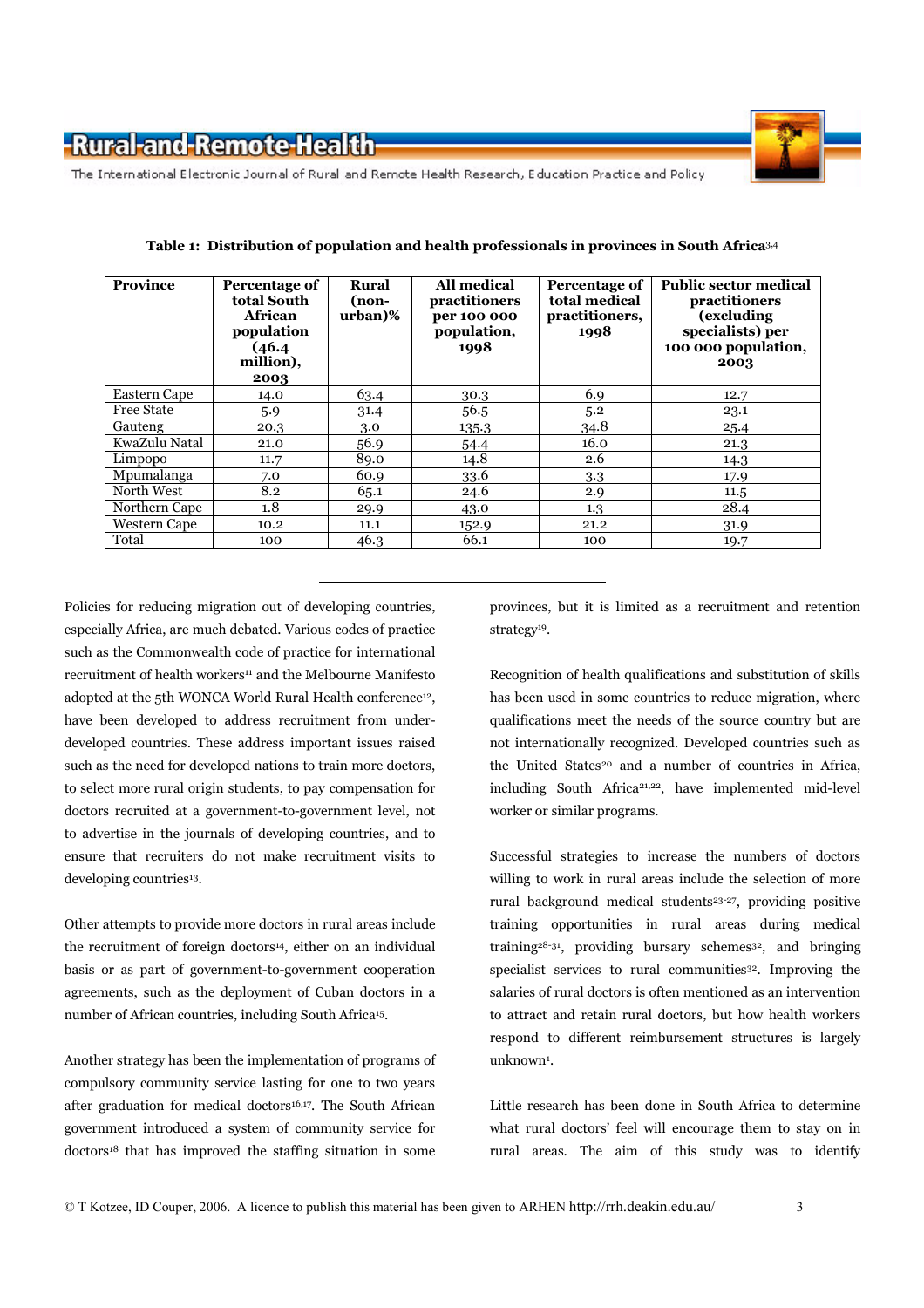The International Electronic Journal of Rural and Remote Health Research, Education Practice and Policy

interventions that will lead to improved retention of South African qualified doctors in rural hospital service in the Limpopo province of South Africa.

### Methods

This study utilised a descriptive survey design. A semistructured questionnaire was used for the project to collect data.

The population under study consisted of post-community service (a one-year period of compulsory public hospital service after completion of internship), non-specialist South African qualified doctors working in Limpopo public hospitals during 2005. After these doctors were identified with the help of the Limpopo Department of Health (DoH), they were contacted to obtain more details regarding their background information and at the same time were asked if they would be willing to be interviewed, if selected.

Doctors were then purposively selected to maximise variability. The variables taken into consideration were race, sex, age, district (location of hospital), university where undergraduate training was undertaken, and duration of service in rural hospitals. It was ensured that doctors were selected so that the greatest diversity of these variables was included. The selected doctors were then interviewed until saturation point was reached. Saturation point was determined as being reached when no new major themes were identified after three consecutive interviews. This was achieved after 10 interviews.

A semi-structured questionnaire consisting of a main question and five follow-up questions was developed by the researchers in consultations with a number of experts in the rural health field (Fig 1). The questions related to demographics, salary scales, career structure, rural allowances, other incentives, and factors that make doctors want to leave rural practice. Piloting of the questionnaire was conducted prior to commencement of the study.

The main question was distributed to participants one week before the interview, to allow time for reflection on the topic. One researcher (TJK) personally interviewed each participant. The interviews were arranged at a convenient time for both interviewer and interviewee. All interviews were conducted at the hospitals where the doctors were employed. and in a setting that provided maximum privacy. The interviews lasted between 15 and 50 min. The initial exploratory question was asked and respondents were encouraged to respond fully by the use of active listening techniques, clarification, reflective summaries and repetition of the question when necessary. Once the main question was fully explored, the follow-up questions were posed and each of these questions was then further discussed. Interviews were audiotaped and field notes were recorded. Saturation was reached after 10 doctors were interviewed.

The audio-taped interviews and field notes were transcribed in full by the author. Each transcribed interview was individually analysed to identify all themes. Analysis was performed using the approach of namely familiarization with the data, identifying a thematic framework (major and minor themes) and interpretation<sup>33</sup>. After analysis of each successive transcription it was then combined to present major and minor themes from all 10 interviews.

#### Credibility, dependability and conformability

Respondent validation was used to improve the credibility of the research. Analysed data were returned to all 10 participants and the researcher used their comments and further clarifications to make adjustments. The submission of the questionnaire to experts in rural health and piloting of the questionnaire improved its quality and validity. Original audio recordings as well as transcripts of these interviews and field notes form part of the research record. A notebook was kept detailing how the transcripts were made and verified. It includes notes by the researcher about how the research progressed, describes what occurred, how long the interviews lasted, when and where they took place etc. No coresearchers formed part of the study to further enhance dependability.

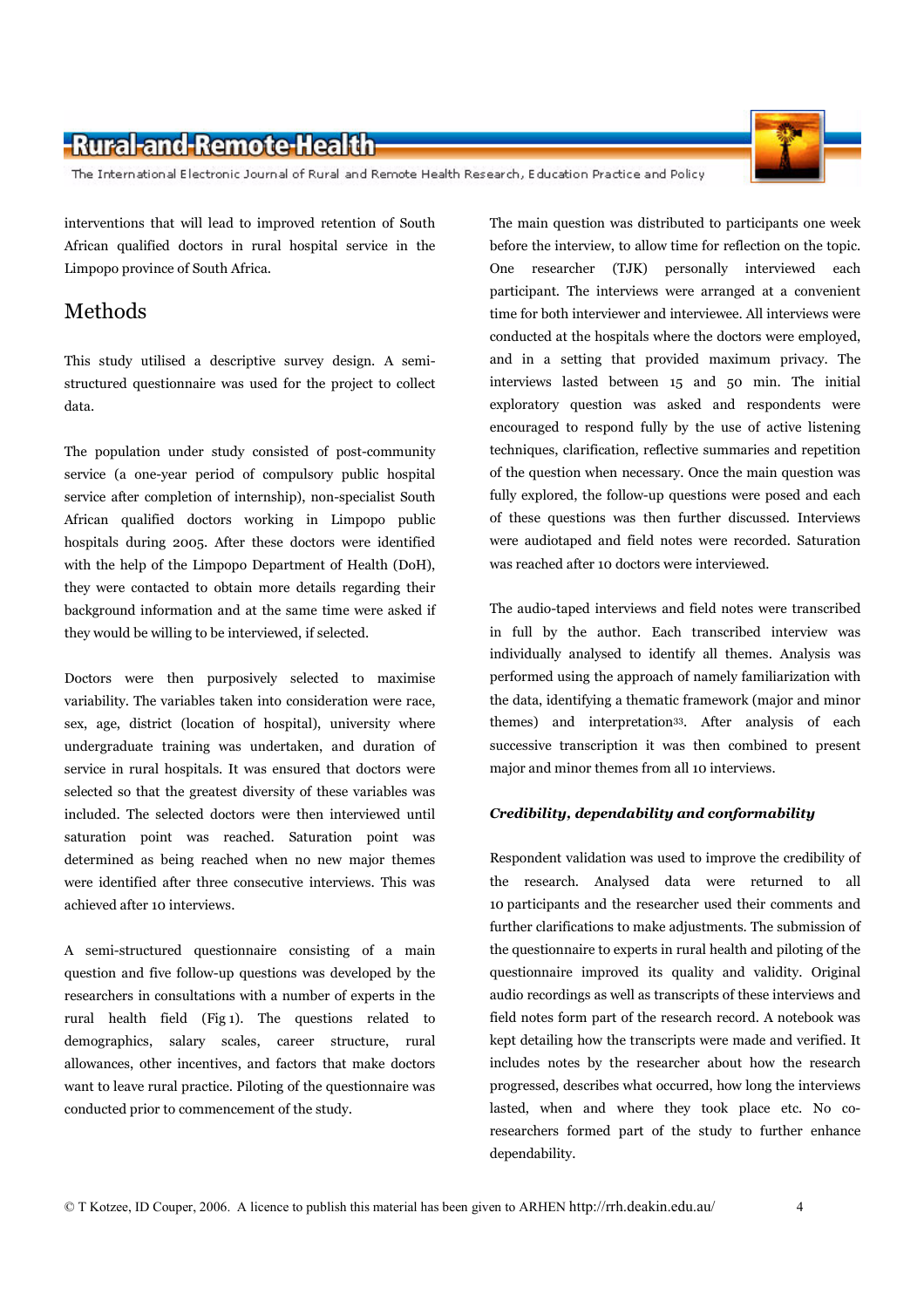

#### Main question: What would make it attractive for you to continue working longer-term in rural hospital service in Limpopo?

Follow-up questions:

- What do you think about the current career structure and salary scales in the public service? Does it act as a significant  $1.$ disincentive or are other factors more important?
- Would a significant rural allowance make a difference in retaining doctors and how much per annum would this be?  $\overline{2}$ .
- What other incentives would you like to see instituted for permanent medical staff in rural hospitals?  $3.$
- What really makes you want to leave your current practice?  $\overline{4}$
- What do you think are the 3 most important issues we've discussed here? 5.

Figure 1: Research questions explored in this study.

Based on the above-mentioned criteria, data generated in this research could be regarded as transferable to situations that are similar in setting so far as the population studied is concerned. To further ensure the transferability, the sampling strategy ensured that a diverse range of individuals and settings were included.

#### **Ethical considerations**

Each potential participant was informed about the project and invited to participate. Those who agreed and who were then sampled were approached and the project was explained in depth. If they agreed to be interviewed, written consent was requested. The standard consent form of the Medical University of Southern Africa (Medunsa), adapted for this study, was used and completed by each participant. Ethical clearance was given by the Medunsa Research, Ethics and Publications Committee and the Limpopo Department of Health gave permission to interview the participants.

### **Results**

The demographics of the doctors interviewed are presented first and thereafter the themes identified in response to the main question. This is followed by the themes identified from the follow-up questions.

The diversity of the interviewed doctors is reflected (Table 2). The majority of the doctors had a rural upbringing, and undergraduate training was completed at a number of universities from all over South Africa. Most of the doctors completed their community service in rural hospitals and had spent from 4 to 9 years in rural practice.

Several interventions are recommended in response to the main question (Table 3). The most common themes that emerged follow.

#### **Improving the financial situation of rural doctors**

Improving the financial situation of rural doctors was one of the most common themes, usually as part of a broader strategy. Some doctors felt that money was the most important factor to retain them in rural hospitals, while others stated that issues other than money were more important.

I think the most important thing for me to stay on is that money is not the most important factor for any clinician to be working in a rural setting...what is more important is job satisfaction.

One doctor mentioned that the recent increases in public doctor salaries have already attracted a number of private practitioners back to government hospitals.

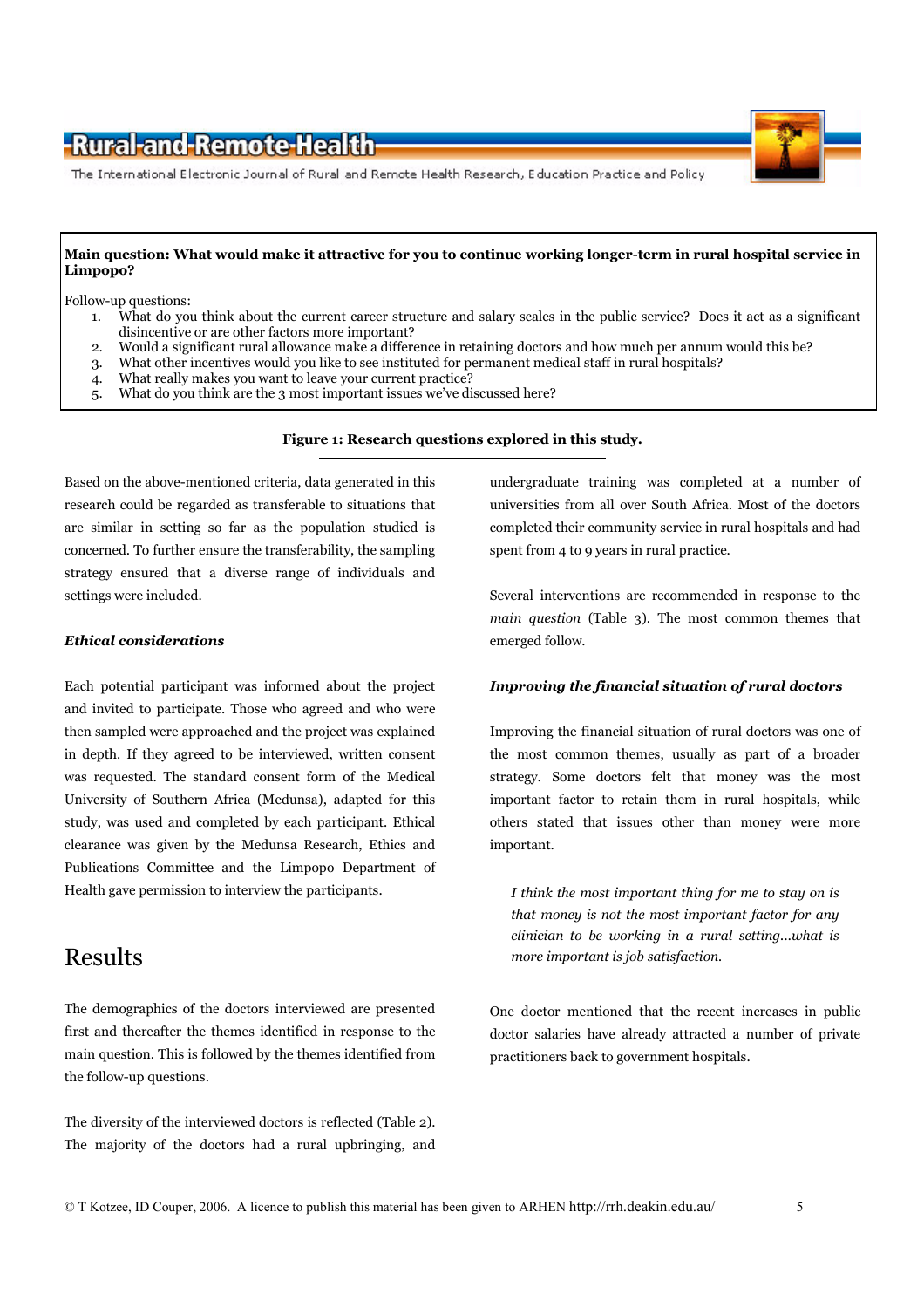

The International Electronic Journal of Rural and Remote Health Research, Education Practice and Policy

| (years)<br>Age | ರ<br>Marrie | $\tilde{\mathbf{z}}$ | pbringing<br>コ | $s_{ex}$ | aining<br>ತ<br>੶ਚੋ<br>žË | Internship   | $\overline{\text{c}}$ | ea<br>,티<br>ã<br>U)<br>rural<br>E<br>Year | Ē<br>Ĕ     | 5<br>Religi | ofession<br>ents<br>Par<br>È<br>ನ | ace<br>≃ |
|----------------|-------------|----------------------|----------------|----------|--------------------------|--------------|-----------------------|-------------------------------------------|------------|-------------|-----------------------------------|----------|
| 36             | No          | $\Omega$             | R              | Male     | Univ. Natal              | $\mathbf R$  | $\mathbf R$           | 9                                         | <b>PMO</b> | C           | $\Omega$                          | Black    |
| 30             | Yes         | $\Omega$             | U              | Female   | Univ. Cape               | U            | $\mathbf R$           | 7                                         | <b>PMO</b> | C           | $\overline{2}$                    | White    |
|                |             |                      |                |          | Town                     |              |                       |                                           |            |             |                                   |          |
| 32             | No          | $\Omega$             | R              | Male     | Univ. Pretoria           | R            | $\mathbf R$           | 8                                         | <b>CMO</b> | C           | 1                                 | White    |
| 40             | Yes         | $\overline{2}$       | U              | Male     | Univ. of Natal           | $\mathbf{U}$ | U                     | 5                                         | <b>PMO</b> | C           | $\Omega$                          | Black    |
| 25             | No          | 0                    | R              | Male     | Univ. of Natal           | R            | R                     | 5                                         | MO         | N           | 0                                 | Black    |
| 31             | No          | $\Omega$             | R              | Male     | Univ. of Natal           | U            | R                     | 8                                         | <b>PMO</b> | N           | $\Omega$                          | Black    |
| 32             | No          | $\Omega$             | $\mathbb{R}$   | Male     | Univ. Cape               | U            | $\mathbf R$           | 7                                         | <b>PMO</b> | N           | $\Omega$                          | Black    |
|                |             |                      |                |          | Town                     |              |                       |                                           |            |             |                                   |          |
| 28             | No          | $\Omega$             | R              | Female   | Univ. Free State         | U            | R                     | 5                                         | <b>SMO</b> | N           | $\overline{2}$                    | Black    |
| 28             | No          | 1                    | R              | Female   | Medunsa                  | U            | R                     | 4                                         | <b>SMO</b> | C           | 1                                 | Black    |
| 30             | Yes         | $\overline{2}$       | R              | Female   | Medunsa                  | R            | $\mathbb{R}$          | 6                                         | <b>SMO</b> | C           | 0                                 | Black    |

#### Table 2: Demographic characteristics of rural doctors working in Limpopo province

C, Christian; CMO, chief medical officer; CSD, community service doctor; MO, medical officer; N, none; PMO, principal medical officer; R, rural; SMO, senior medical officer; u, urban.

#### Table 3: Main question: What interventions do you think will retain South African doctors in rural hospital service in Limpopo province?

| <b>Themes</b>                                        |   |                | <b>Interviews</b> |              |   |              |   |              |              |              |  |  |
|------------------------------------------------------|---|----------------|-------------------|--------------|---|--------------|---|--------------|--------------|--------------|--|--|
|                                                      | 1 | $\overline{2}$ | 3                 |              | 5 | 6            | 7 | 8            | Q            | 10           |  |  |
| Improve hospital accommodation                       | X | X              |                   | $\mathbf{X}$ |   | X            | X | $\mathbf{x}$ | X            |              |  |  |
| Improve the physical infrastructure                  | X |                |                   | $\mathbf{X}$ |   |              | X |              | X            | $\mathbf{X}$ |  |  |
| Improve the financial position of rural doctors      | X | $\mathbf{X}$   |                   | $\mathbf x$  | X |              | X | X            |              | X            |  |  |
| Money is not the most important factor               |   |                | X                 |              |   | X            |   |              |              |              |  |  |
| Ensure continued education of rural doctors          |   | $\mathbf{x}$   |                   |              |   | $\mathbf{X}$ | X |              | $\mathbf{x}$ |              |  |  |
| Provide social and academic stimulating environment  |   | $\mathbf{X}$   |                   |              |   | X            |   |              |              |              |  |  |
| Strengthen rural hospital management                 | X |                | $\mathbf{X}$      | $\mathbf{X}$ |   |              |   | X            |              |              |  |  |
| Improve staff relations                              | X |                |                   | X            |   |              |   |              |              |              |  |  |
| Strengthen relations between communities and doctors |   |                |                   |              | X |              | X |              |              |              |  |  |
| Improve job satisfaction                             |   | $\mathbf{X}$   | X                 |              | X |              |   |              |              |              |  |  |
| Improve working conditions of rural doctors          |   |                |                   |              |   | X            | X | X            |              | $\mathbf{X}$ |  |  |
| Provide support by consultants (specialists)         |   | $\mathbf{x}$   |                   |              |   |              | X |              | X            |              |  |  |
| Ensure career progression of rural doctors           |   | X              |                   |              |   | X            |   | X            |              |              |  |  |
| Alleviate understaffing and the heavy workload       |   |                |                   | X            |   |              |   | X            |              | X            |  |  |
| Improve referral systems                             |   |                |                   |              |   |              | X | X            |              |              |  |  |
| Ensure availability of senior doctors                |   | X              |                   |              |   |              |   | X            |              |              |  |  |
| Grant more leave                                     |   | $\mathbf{X}$   | $\mathbf{X}$      |              |   |              | X |              |              |              |  |  |
| Provide recreational facilities                      |   |                |                   |              |   | X            | X | X            |              |              |  |  |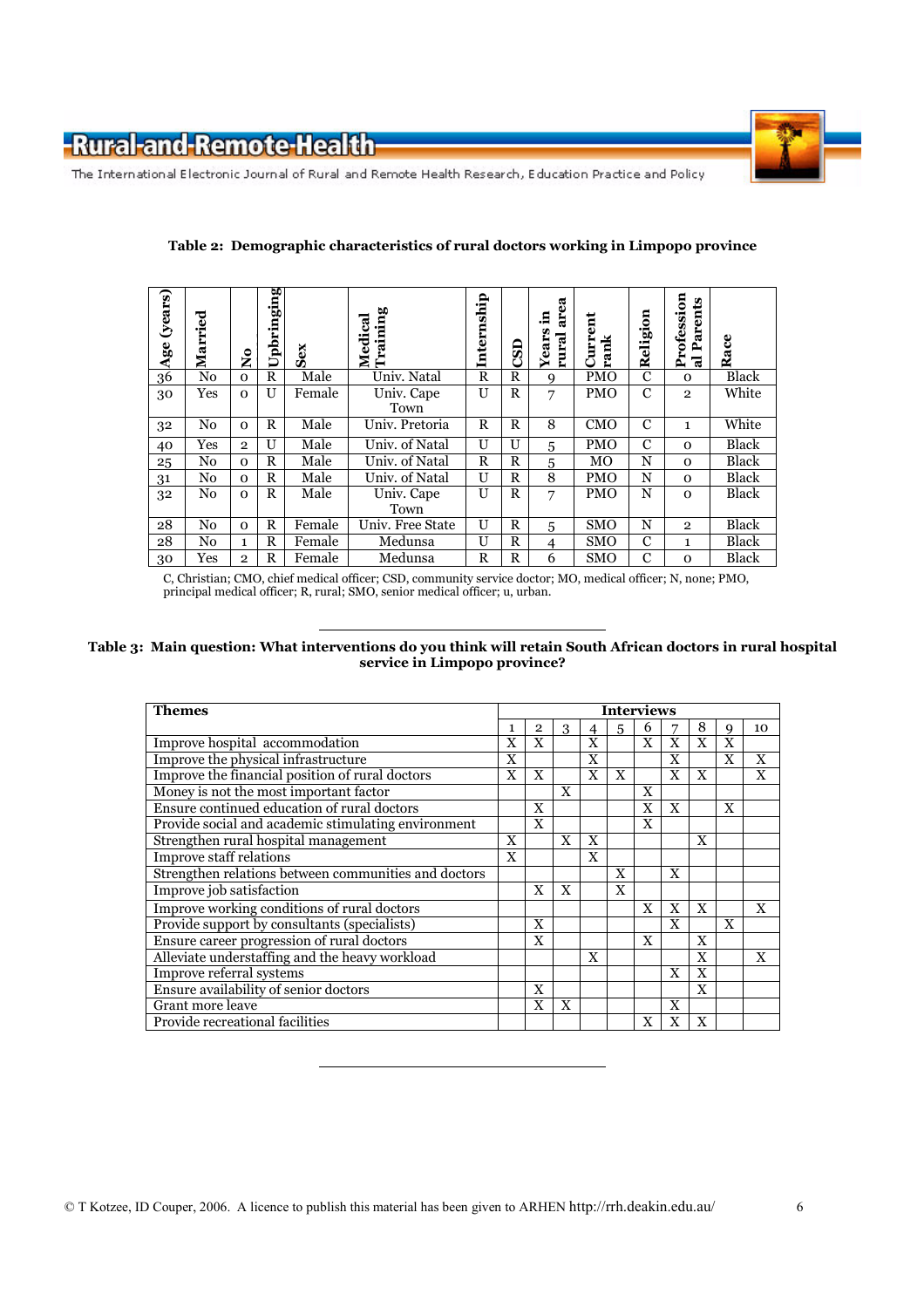The International Electronic Journal of Rural and Remote Health Research, Education Practice and Policy

#### Improving the physical hospital infrastructure

In addition to 'old' mission hospitals being in poor condition, doctors mentioned the lack of basic infrastructure, such as adequate access roads and telephone connections. Manu doctors mentioned the lack of appropriate facilities and medical equipment in some of the hospitals. Several doctors tired of this and left rural hospitals.

Yes it's [the hospital] not really good for really working, like the wards are hot, it's also the suspicion of the patients who start looking at you [the doctor] thinking this one is not really a good one.

...the cleanliness of the hospital... the tidiness of the place. Yes I know because I follow people [new doctors] around and some people [new doctors] get tired of it and many leave.

#### **Poor hospital accommodation**

The impact of poor accommodation on retaining doctors was clearly stated, and it was mentioned that many doctors leave as soon as they finish their year of compulsory community service because their houses are falling apart. However, some doctors who had good accommodation mentioned that this was one of the more important reasons for them to stay on at a particular hospital.

...the other most important thing is good accommodation; if anybody is going to struggle with accommodation they are not going to enjoy working there... you don't want to wake up in the morning and know that you are going to share your bathroom with four other people and stuff like that.

Interventions to improve the current housing situation included the recommendation that hospital management, in addition to upgrading current accommodation inside hospitals, should explore accommodation options outside of rural hospitals. These options could include public private partnerships with game farms, lodges and reserves.

#### Improve the working conditions in rural hospitals

Doctors felt that their current working conditions were poor and this contributed to the 'stress' of working in rural hospitals. A number of doctors stated that the working conditions were one of the most important factors contributing to good job satisfaction.

Okay firstly ... our casualty... there is virtually nothing you know related to emergency... if you want to attend to an emergency patient there isn't much you can use except maybe things like...IV lines...maube a drip stand: since I came here we didn't have simple things like glucometers. So every time a patient comes and you want to do the glucose level you have to wait for the lab to do it. Recently they have introduced some glucometers but they only work for a few months ... maybe there is one BP machine, which is used by two or three different wards. They have to wait until the other ward is done so they can go and borrow so it is - yeah - it is a problem.

#### **Improvements in continuing medical education**

The lack of academic stimulation in rural hospitals was mentioned by a number of doctors. Many doctors reportedly leave rural hospitals to further their academic careers and to specialize. Interventions mentioned included accrediting rural hospitals for post-graduate Masters in Medicine programs. In addition, time spent working in rural hospitals could form part of the accreditation towards attaining postgraduate specialist degrees. Other recommendations included accrediting more rural hospitals for diploma courses, arranging more short courses for rural doctors, and providing internet access for the purposes of distance based education.

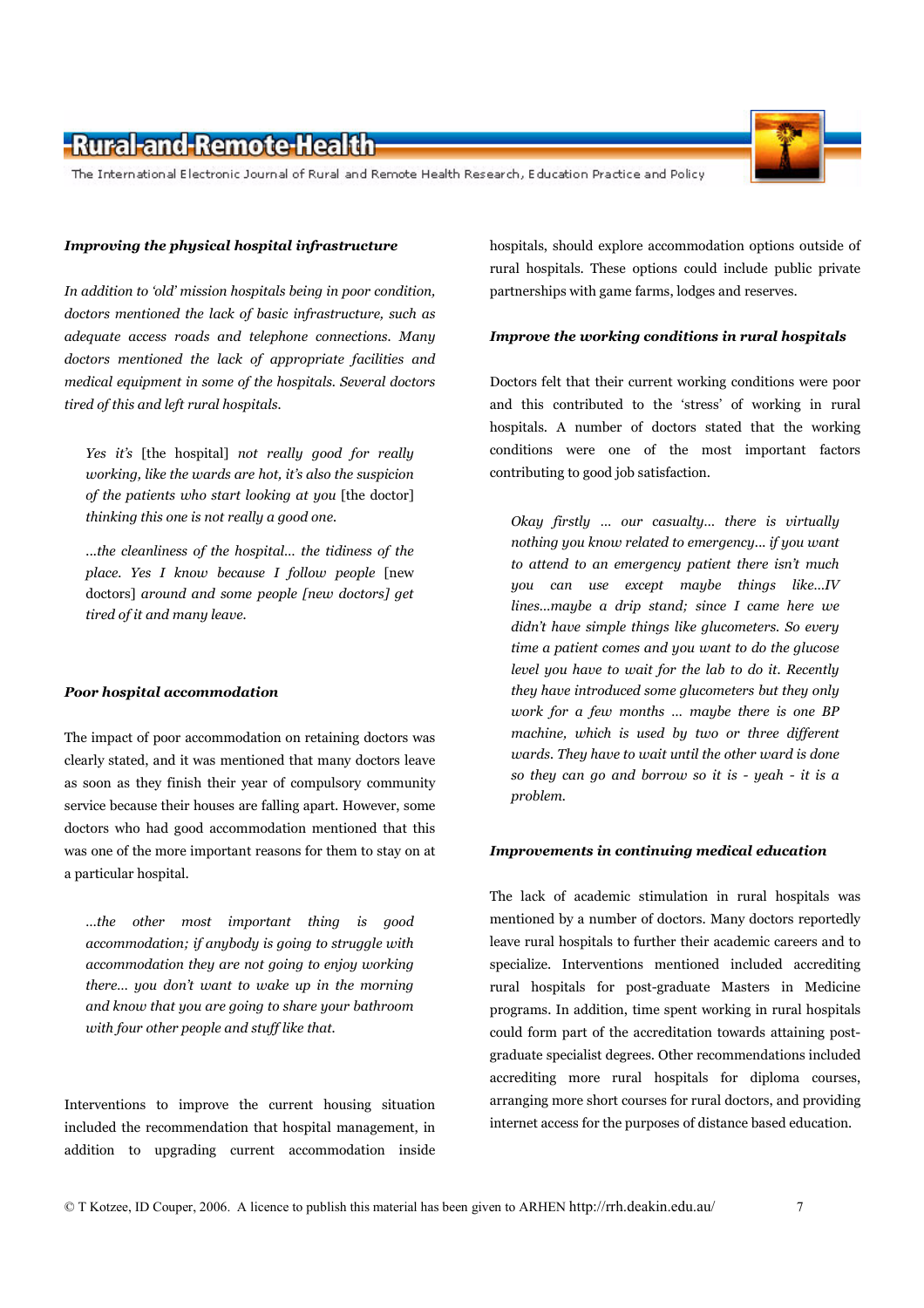Managers were not seen as supportive and it was felt they did not treat rural doctors satisfactorily. Personnel departments were identified as a specific problem area. Doctors faced difficulties with promotions, and vacant posts were not advertised.

They are difficult, very, very difficult here with promotions. They don't advertise posts that are available, they'll tell you in human resources that the posts are there but even if you qualify for the post they tell you that because it hasn't been advertised, you can't get into [it].

In addition, doctors felt that they should be treated as professionals and felt frustrated by bureaucracy and protocols. They felt that non-clinical managers should not interfere with clinical work, and that hospitals with chief executive officers (CEOs) who understand clinical medicine do better.

#### Leave

A number of recommendations regarding leave for rural doctors were mentioned. It was felt that a lack of opportunity to utilise annual leave led to 'burnt out', and the granting of unpaid leave and study leave led to doctors staying on in rural hospitals. Interventions mentioned included granting more annual leave, study leave, unpaid leave and sabbatical leave.

...certainly in a rural area study leave is important for those who want it, some people are not interested that's fine, but people that are craving it and not getting it they then leave.

...I was able to take unpaid leave for two months to justify the diploma to gain experience overseas.

#### **Strengthening relationships**

Another theme was strengthening relationships among rural doctors, and between doctors and the communities they served.

# -Rural-and-Remote-Health-

The International Electronic Journal of Rural and Remote Health Research, Education Practice and Policy

#### Provide specialist support in rural hospitals

Doctors believed that the quality of their work and job satisfaction was improved by consultant visits. It was felt that visits by consultants from certain specialities would be more appropriate than others. Visiting consultants could assist rural doctors by attending to complicated patients and by teaching.

...what has helped keep me stimulated is even though we are in a rural area there are so many visiting consultants coming from Wits and Garankuwa and Polokwane... Just knowing that there's people coming every month or so that are interested in what you're doing; that can support you and you can always ask them; it definitely improves the quality of your work and the job satisfaction and you feel less out of touch and that you're doing the right thing, some times you need a bit of reassurance that you are doing the right things under the circumstances.

#### **Ensure career progression for rural doctors**

Difficulties with promotions were a commonly stated problem that led to doctors leaving for 'greener pastures'. Interventions recommended include improving career options by creating more senior post in rural hospitals. Providing access to further training programs such as postgraduate Masters in Medicine degrees and diploma courses, as sated above, may also lead to more career development opportunities.

...making a lot of post, senior specialists of level 12 available you know there is something to aim for umm so potentially you can get to level 12 in a rural area.

**Improving rural hospital management** 



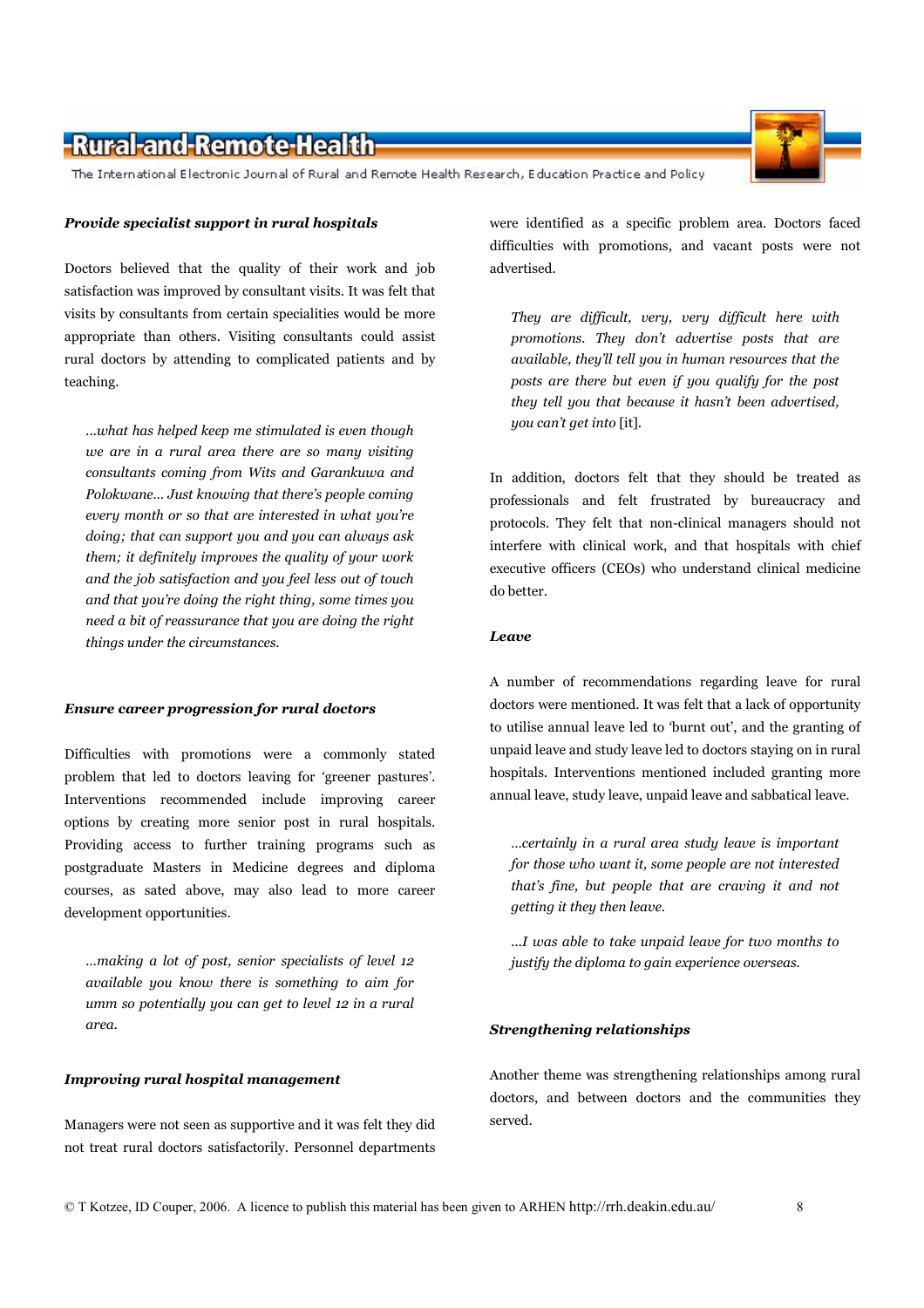The International Electronic Journal of Rural and Remote Health Research, Education Practice and Policy

...for me definitely the relationship between staff, if there is no friction between staff people are more likely to stay on.

I think the thing that makes me stay here is the things are like; the interaction with the community.

#### Responses to the follow-up questions

Responses to the *follow-up questions* included the following.

Current salary scales and career structure: Responses to the importance of current salary scales and career structure varied considerably. Most of the doctors regarded the current salary scale and career structure as insufficient but some doctors felt it was adequate. Some doctors felt that the salary was the most important factor, while others felt that other factors were more important.

I believe that the increase in the rural allowance, the fact that doctor's salaries have been upgraded and the scarce skills allowances has to some degree at least created a scenario that doctors are coming to the hospital with the evidence that  $I$  am seeing now with general practitioners coming to us now. But as I said initially the salary is not the most important of all the objections.

Rural allowance: While there was no consensus on whether the rural allowance was beneficial, it was regarded by all interviewees as being insufficient (Table 4). Suggestions of the amount that would make a significant difference ranged from R2000 (approximately US\$330/month) after tax, to R10 000 (approximately US\$1600/month, with an average of approximately R<sub>4700</sub> (approximately US\$750/month) after tax.

I actually think that it [rural allowance] needs to be individualized and there needs to be a scale of how rural a hospital is; in fact it needs to be individualized but I do believe that there is still some room for improvement. I think realistically speaking if it could be increased, then maybe it would attract more people.

Other incentives: Other incentives mentioned included providing subsidies for items such as housing, motor vehicles, telephones, electricity, schooling for children, flexibility with bursary work back commitments, and recreational facilities  $(Table 5)$ .

Factors that make doctors want to leave rural **hospital practice:** Factors that made doctors want to leave rural hospital practice included the factors already mentioned, such as insufficient salary, heavy work load and understaffing, poor housing, poor hospital management, lack of basic medical equipment, personal relationships, no recreational facilities and specialisation. A number of other factors were also mentioned. including the lack of managerial input as a doctor, poor relationship with colleagues, lack of transport and lack of good schooling for children. Last, some doctors found living in a rural area 'just dull' and preferred an urban lifestyle

The most important interventions: The most important interventions as mentioned by the participants (Fig 2; Table 6) included improving salaries, proving adequate career pathing, improving hospital accommodation, providing continuing medical education, better working conditions and improving the hospital environment in rural hospitals. Other factors included receiving recognition and appreciation for ones work as a rural doctor, receiving adequate support from senior doctors, facilitating good relationship between staff, supporting rural doctors families, providing more leave and recreational facilities in rural hospitals.

Currently the rural allowance for medical officers is 22% of basic salary. For senior and principal medical officers this is approximately  $R2700$  (US\$450) - R4000 (US\$670) per month after tax.

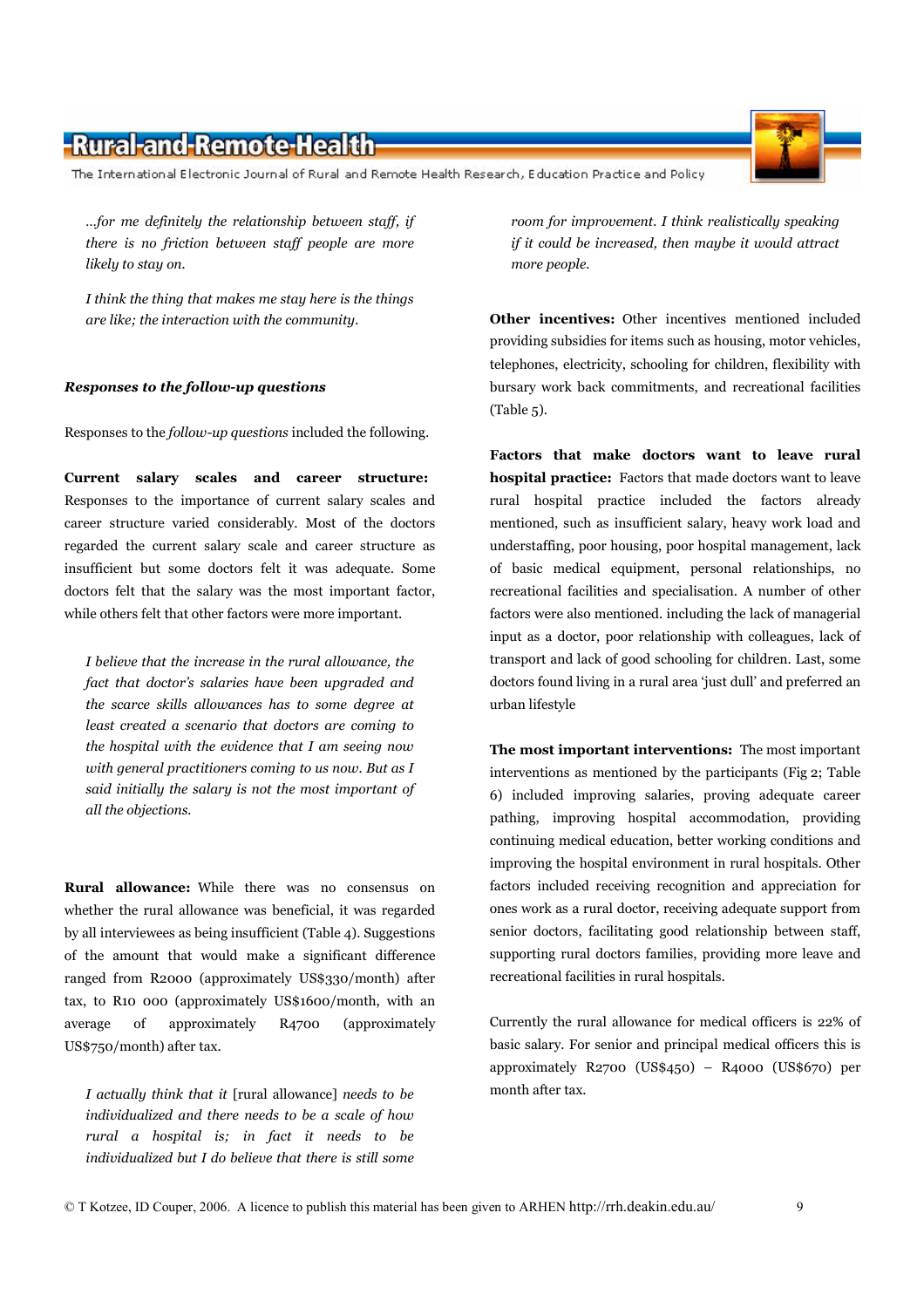

The International Electronic Journal of Rural and Remote Health Research, Education Practice and Policy

An incentive package can provide recognition for time spent in rural hospital practice as measured in years spent in service at a particular hospital. Such an incentive package could consist of any of the following:

- Creating high level posts for doctors committed to long-term rural service. Identify doctors with the necessary motivation, dedication and ability timeously and promote them to senior posts to serve as an incentive to keep them in underserved rural hospitals.
- Offering bursaries and study leave for training opportunities such as diplomas, rotation at higher levels of care, short courses at universities or specialisation programs (eg family medicine)
- Offering sabbatical leave that can be utilised for additional training and experience in selected disciplines at various sites (national and international)
- Offering unpaid leave to doctors who request it
- Providing various subsidies, such as housing, motor vehicle allowances, telephone allowances and electricity payments
- Providing bursaries to children of rural doctors for schooling
- Providing assistance to families of rural doctors, such as assistance with employment for spouses
- In addition, local hospital management should allocate all available resources to improve the physical infrastructure of hospitals and hospital accommodation for doctors as a matter of urgency.

#### Figure 2: Incentive package to attract and retain doctors in rural hospitals.

#### Table 4. Do you think the current rural allowance leads to the retention of doctors, and is it sufficient? If not what would you suggest it should be?

| Interview    | Yes | No. | <b>Sufficient</b> | Suggested amount per month $(1 \text{ US}\$$ = |
|--------------|-----|-----|-------------------|------------------------------------------------|
|              |     |     |                   | <b>R6.00</b>                                   |
|              |     |     | No                | R <sub>5</sub> ,000.00 (US\$ 830)              |
| $\mathbf{2}$ |     |     | No                | 33% of basic salary (US\$ 1100)                |
| 3            |     |     | No                | 50% of basic salary (US\$ 1600)                |
|              |     | X   | No                | R <sub>5</sub> ,000 after tax (US\$ 830)       |
| 5            |     | X   | No                | R <sub>2</sub> ,000 after tax (US\$ 335)       |
|              |     | X   | No                | Rather increase basic salary than allowances   |
|              | N   | N   | No                | R <sub>4</sub> ,000 (US\$ 670)                 |
| 8            |     | X   | No                | R5,000 after tax (US\$ 830)                    |
|              |     | X   | No                | R <sub>3</sub> ,000 after tax (US\$ 500)       |
| 10           |     | X   | No                | R <sub>3</sub> ,000 after tax (US\$ 550)       |

N, not answered by participant.

### Discussion

Almost all the doctors participating in this study stated that *improving their salary* was one of the three most important factors in retaining doctors in rural practice and almost half mentioned it as the most important factor. Around the world, dissatisfaction with income is one of the major causes of doctors leaving public service<sup>34</sup>, and improving salaries is often mentioned as an intervention to attract and retain rural doctors<sup>35-38</sup>. It was reported that recent increases in the salaries of doctors in the public sector in South Africa are already leading to a number of private general practitioners returning to public service. Anecdotal reports in the literature also report that salary increases lead to increases in the number of doctors in the public sector<sup>35,39</sup>. However, despite the importance of salaries, many doctors stated that other factors, such as job satisfaction and working conditions, were more important and the salary on its own would not retain them.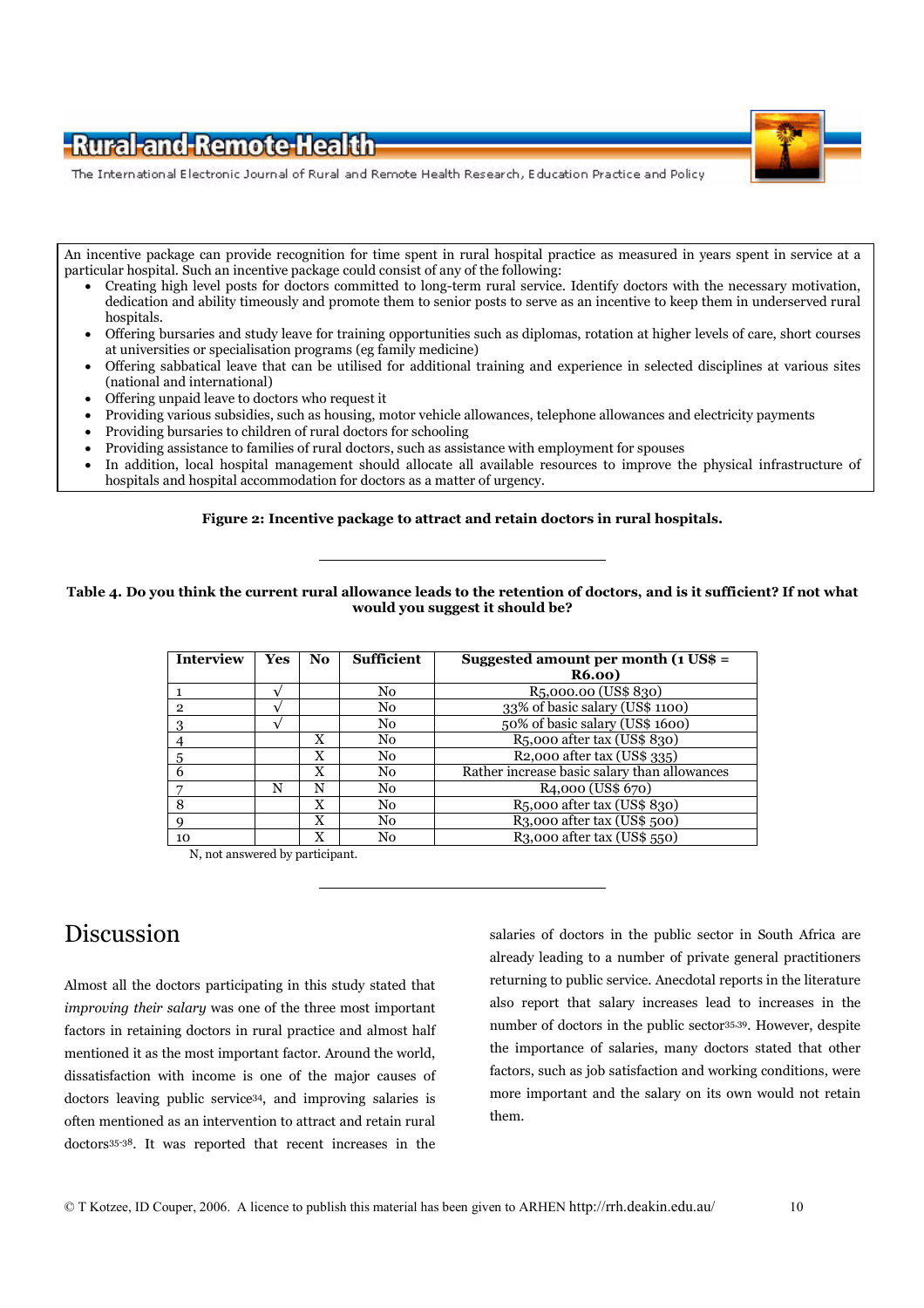

The International Electronic Journal of Rural and Remote Health Research, Education Practice and Policy

#### Table 5. What other incentives would you want to see instituted for permanent staff in rural hospitals?

| <b>Themes</b>                                                         | <b>Interviews</b> |              |   |   |   |   |   |   |   |    |  |
|-----------------------------------------------------------------------|-------------------|--------------|---|---|---|---|---|---|---|----|--|
|                                                                       |                   | $\mathbf{2}$ | 3 |   | 5 | h |   | 8 |   | 10 |  |
| Provide allowances (eg transport, housing,<br>telephone, electricity) | X                 |              | X | X | X | X |   |   | X | X  |  |
| Improve the salary                                                    |                   |              |   |   | X |   | X |   |   | X  |  |
| Good accommodation                                                    |                   | X            |   |   | X |   | X |   |   |    |  |
| Provide better hospital infrastructure                                |                   |              |   |   |   |   | X |   |   | X  |  |
| Provide recreational facilities                                       | X                 |              |   |   |   |   |   |   |   |    |  |
| Provide further training opportunities (MMed,<br>diplomas etc)        |                   |              |   |   |   |   | X | X |   |    |  |
| Provide more study and unpaid leave                                   |                   | X            | X |   |   |   |   |   |   |    |  |
| Assist with schooling and bursaries for children                      |                   |              | X |   | X | X |   |   |   |    |  |
| Be more flexible: bursary, work back,<br>commitments                  |                   |              |   |   | X |   |   |   |   |    |  |

#### Table 6. Of all the intervention we talked about, which are the most important interventions to retain rural doctors?

| <b>Theme</b>                               |               |                |   |   |               | Interview |   |   |       |               |
|--------------------------------------------|---------------|----------------|---|---|---------------|-----------|---|---|-------|---------------|
|                                            |               | $\overline{2}$ | 3 | 4 | 5             | 6         | 7 | 8 | 9     | 10            |
| Financial (salary and allowances)          | <sub>B</sub>  |                | C | A | A             | B         |   | A | $A+C$ | B             |
| Accommodation                              | $\mathcal{C}$ |                |   | B | $\mathcal{C}$ |           | С | C | B     | $\mathcal{C}$ |
| Hospital environment / working conditions  | $\mathcal{C}$ |                |   |   |               |           |   | B |       | A             |
| Career pathing                             |               | A              |   |   |               | A         | A |   |       |               |
| Continuing medical education               |               |                |   |   | B             |           | A |   |       |               |
| Good hospital management                   |               |                | B |   |               |           | C |   |       |               |
| Recognition / appreciation / treated as an |               | C              | A |   |               |           |   |   |       |               |
| individual                                 |               |                |   |   |               |           |   |   |       |               |
| Staff relationships                        | A             |                |   |   |               |           |   |   |       |               |
| Clinical support from seniors              |               |                |   |   |               |           | B |   |       |               |
| Family supported                           |               | B              |   |   |               |           |   |   |       |               |
| Leave                                      |               | $\mathcal{C}$  |   |   |               |           |   |   |       |               |
| Recreational facilities                    |               |                |   | C |               |           |   |   |       |               |
| Quality of life                            |               |                |   |   |               | C         |   |   |       |               |

A, Most important; B, second most important; C third most important.

A few of the doctors interviewed in this study felt the current rural allowance was making a significant difference. However, all 10 doctors felt that the amount was not enough.

Targeted financial support is recommended as a strategy to retain doctors in rural areas<sup>40</sup>. In South Africa, the outcome of the introduction of rural and scarce skills allowances in 2003 still needs to be determined. The results of preliminary research by Reid et al<sup>41</sup> indicate that approximately one-third of health professionals working in rural hospitals were influenced to remain in the rural area by this rural allowance.

The majority of the doctors in the study mentioned better accommodation as one of the three most important factors that would influence them to remain in rural areas. Other authors have also reported accommodation to be one of the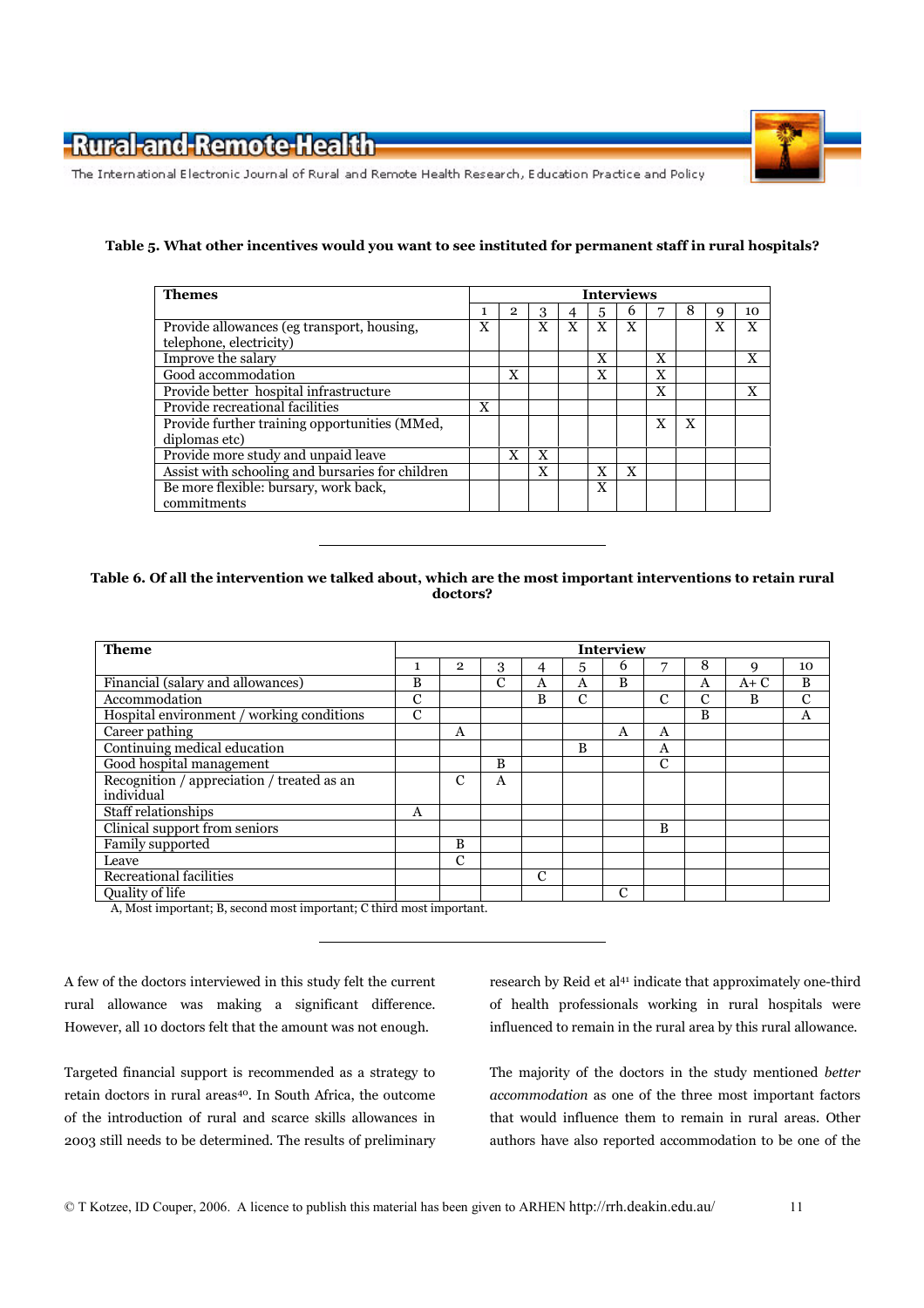

The International Electronic Journal of Rural and Remote Health Research, Education Practice and Policy

factors in attracting and retaining rural doctors<sup>42,43</sup>. Hospital accommodation is often the only realistic option for rural doctors because many hospitals are situated in extremely underdeveloped areas with inadequate accommodation available in communities outside the hospital. Many of the hospitals in rural Limpopo are old mission hospitals built in the early and mid 1900s and the quality of the hospital accommodation is often inadequate. Attempts by the provincial Department of Health, such as the capital works program, should therefore be prioritised as a matter of urgency. This capital works program is a provincial program to build new clinics and hospitals and to improve the physical infrastructure of existing health care institutions.

Due to the limited budget allocation and the magnitude of the problm, many healthcare institutions have not been upgraded yet. To provide short-term improvements, local hospital management should also look for innovative ways to involve local communities and resources outside the hospital. Many doctors might accept rural service more easily if they and their families are offered the option of a more diverse range of long-term accommodation in and around hospitals. Alternative accommodation options outside hospitals could include public-private partnerships with lodges, farms, and nature and game reserves.

Ensuring career progression has been suggested to be an important factor in retaining rural doctors<sup>38,43,44</sup>. The creation of more senior posts in rural hospitals is offered as a potential retention mechanism. In this study, a number of doctors mentioned career progression as the most important factor in retaining them in rural hospitals. Rural doctors often face difficulties in the promotion process and personnel departments are specifically identified as a problem area. It was felt that there were delays with promotions, and that vacant posts were not advertised. Doctors often leave because of lack of or delays in rectifying problems with salaries, promotions and annual leave. Lack of the use of basic personnel management tools by hospital managers, such as exit interviews with doctors when they leave rural hospitals. are missed opportunities to identify and correct problems.

Related to this, a number of doctors mentioned strengthening rural hospital management as one of the three most important interventions that would lead to retaining doctors. Poor rural hospital management seemed to add to the frustration and dissatisfaction of rural doctors<sup>42,43,45</sup>. Doctors felt unsupported by hospital managers and felt that they were not being treated satisfactorily. CEOs who understand clinical medicine were seen to manage hospitals better than CEOs who did not have a medical background.

\*Rural doctors were frustrated by bureaucracy, protocols and procedures and often did not have enough time to deal with this adequately due to the heavy workload and understaffing. Establishing *proper communication channels* between rural doctors and their local hospital management is critical. This could lead to problem areas being identified and resolved where possible. This has been identified as a key to successful management of rural hospitals<sup>46</sup>. Clinical managers should regularly conduct one-to-one interviews with doctors. This should include entry, follow up, and exit interviews. This could help to identify concerns and lead to their resolution. It would also encourage a culture of problem solving among hospital doctors and alleviate the negative criticism expressed by many who do not feel they have any role in improving their current situation. In addition, good human resource management would minimise conflict between rural doctors. Managing interpersonal relationships was also found to be an important factor, as mentioned in previous research<sup>43</sup>.

Improving the *poor* working conditions, hospital infrastructure and lack of medical equipment were mentioned by a number of doctors as among the three most important interventions to retain rural doctors. All of these could be the result of poor management. Lack of basic hospital equipment frustrated many doctors and caused them to leave. Other studies also report on the frustration of rural doctors because they were unable to perform their duties satisfactorily, due to lack of equipment and drugs<sup>43,47</sup>. A survey conducted in Zimbabwe in 1998 showed that a common cause of health workers resigning from the public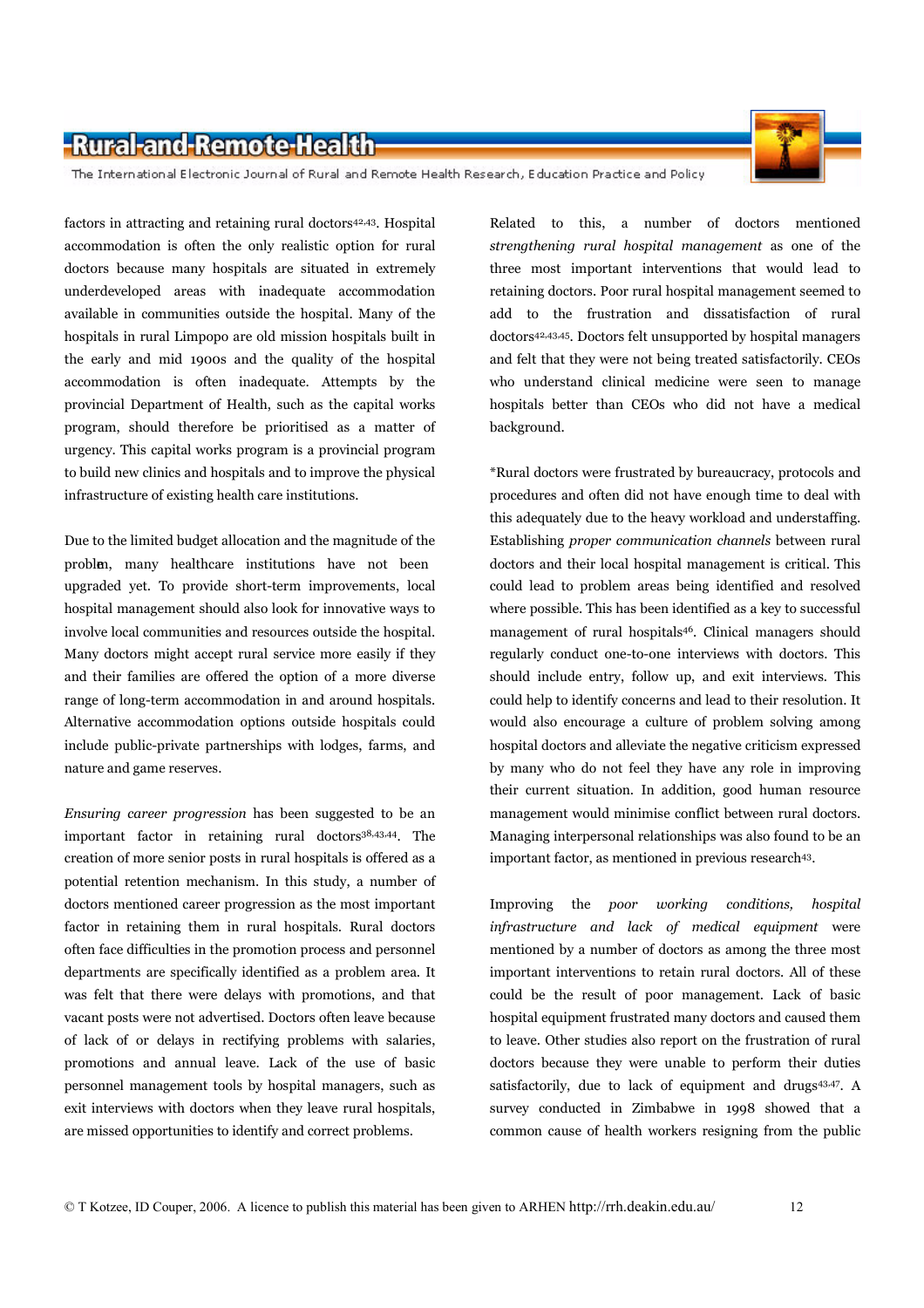The International Electronic Journal of Rural and Remote Health Research, Education Practice and Policy

sector was the inability to offer effective care to patients due to inadequate resources in health facilities<sup>48</sup>.

Old mission hospitals are dilapidated and difficult to work in. Basic infrastructure such as hospital access roads and telephone lines should be upgraded. Rural doctors should also be provided with inter-access and recreational facilities. Other authors also found the lack of social amenities at rural hospitals to be a problem<sup>47</sup>.

Granting more annual, study leave and unpaid leave is mentioned as an important intervention that would retain some doctors. This could be offered as an incentive to rural doctors that have completed a specified time in a rural hospital. Sabbatical leave could be a benefit that would attract rural doctors<sup>43,44</sup>. Clinical managers should ensure that all doctors have the opportunity to utilize their annual leave. This could reduce burn-out and ensure that doctors are well motivated and positive in the daily provision of duties. Organised vacations by the Department were mentioned as a possible incentive to rural doctors.

Using part time private practitioners in district hospitals to reduce after-hours duties for rural hospital doctors was mentioned as a recommendation to reduce the workload of rural doctors. Researchers from other rural areas in South Africa also recommend private-public collaboration as an untapped resource<sup>42,43</sup>. Doctors referred to the heavy work load and specifically to the fact that many patients were unnecessarily seen in hospital casualties during after-hours overtime work. This led to insufficient time to attend to 'real' emergencies and made overtime work extremely demanding. De Villiers and De Villiers<sup>43</sup>, also recommended addressing the inappropriate primary health care load at district hospitals with better functional integration of district health services.

Providing assistance to the families of rural doctors was mentioned in this study and is presented as an intervention to retain doctors in various articles<sup>40,49,50</sup>.

#### Limitations of the study

A qualitative research design was chosen to ensure that new themes that were relevant to rural Limpopo were identified. The limitations of qualitative research have to be considered when interpreting the findings of this study. An alternative sampling strategy could be to interview South African qualified doctors who have left rural hospitals. A future study including these doctors may identify valuable additional interventions not raised by the doctors selected in this study.

Three of the 10 interviewed doctors are currently family medicine registrars at the University of Limpopo. This may have led to a bias towards Family Medicine and the University of Limpopo, but it may also reflect that there are a growing number of South African doctors in rural Limpopo who are completing this degree. This study formed part of a Family Medicine Masters' degree research project; researcher bias towards Family Medicine could potentially prejudice the results of this study. An attempt to reduce this bias was made by submitting the research questionnaire to a number of experts in the rural health field and by piloting it before starting the research project. All of the above helped ensure that the questions were not solely devised by the researchers and should, therefore, enhance the validity of the research.

To improve the transferability of the results to situations of a similar population, the sampling strategy helped to ensure that a diverse range of doctors and settings were included. This is reflected in the demographics of the interviewed doctors.

#### Conclusion Recommendations and

Human resources are finally being recognized as the most important aspect of healthcare systems but, despite this recognition, health personnel continue to be scarce in services where they are most needed. The reasons for this are the numerous 'push and pull' factors that combine to form a serious challenge to rural health care systems.

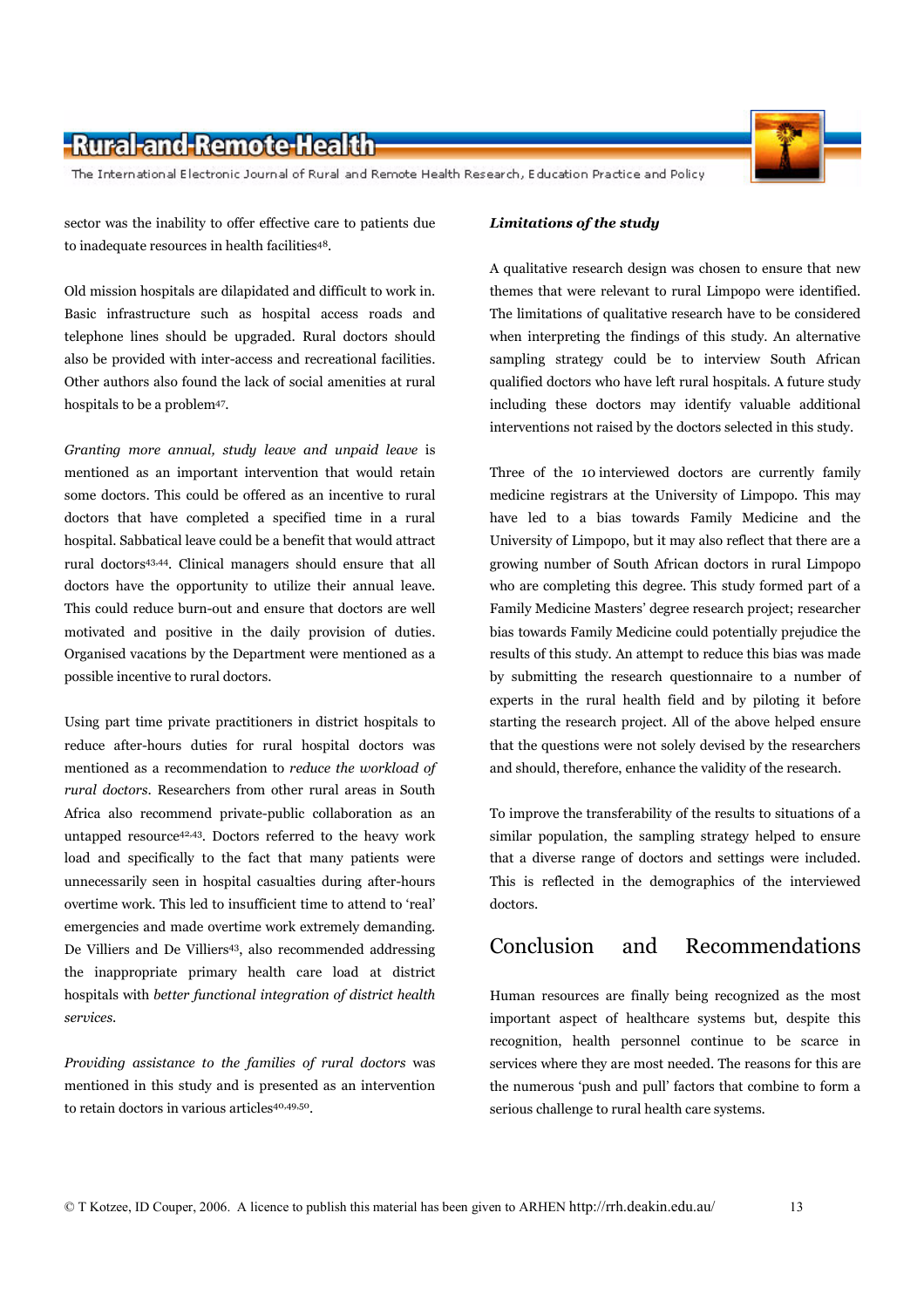The International Electronic Journal of Rural and Remote Health Research, Education Practice and Policy

The resolution of one individual factor, for example increasing rural doctors' salaries, is unlikely to lead to significant long-term improvements in the retention of rural doctors. The challenge to health systems is to identify the most pressing needs of rural doctors and to address them appropriately within the restrictions of available resources.

The interventions proposed by the participating doctors in this study will assist in prioritising the multitude of factors impacting on the retention of rural doctors. The next step will be for health managers to develop interventions based on these and other recommendations. In addition to the multiple health system and policy recommendations discussed in detail in previous sections, the introduction of an incentive package could provide recognition for time spent in rural hospital practice, as measured in years spent in service at a particular hospital (Figure 2).

### References

1. Hongoro C, McPake B. How to bridge the gap in human resources for health. Lancet 2004; 364: 1451-1456.

2. Chaytors RG. International Survey of Distribution of Rural Doctors'. Proceedings, First International Conference on Rural Medicine, Shangai, 1996.

3. Health Systems Trust. South African Health Review 2003/04. Durban: Health Systems Trust, 2004.

4. Van Rensburg HCJ. The Health Professions and Human Resources for Health - Status, Trends and Core Issues. In: HCJ van Rensburg (Ed.). Health and Health Care in South Africa. Pretoria: Van Schaik, 2004.

5. Padarath A, Chamberlain C, McCoy D, Ntuli A, Rowson M, Loewenson R. Health personnel in Southern Africa: confronting maldistribution and brain drain, Circulation or convection? Following the flow of health workers along the hierarchy of wealth. Harhare: EQUINET: Network for Equity in Health in Southern Africa, 2003.

6. Sudhir A. A joint learning initiative: Human resources for health and development: Human Resources and Health Outcomes. JLI working paper 7-26. (No town): University of Oxford, Harvard University, Global Equity Initiative Till Baernighausen, Harvard School of Public Health, Department of Population and International Health, 2003.

7. Couper I. The rocky road to rural health. South African Family Practice 2003; 45: 6-8.

8. Australian Government Department of Health and Ageing. A continuing commitment to rural, regional and remote Australians. (Online) 2004. Available: http://www.health.gov.au/internet/ wcms/publishing.nsf/Content/health-budget2004-hbudget-hfact4cnt.htm/\$FILE/hfact4.pdf (Accessed 29 August 2004).

9. South African Department of Health. Draft strategic framework for human resources South Africa. (Online) 2005. Available: http://www.doh.gov.za/docs/discuss-f.html (Accessed 15 September  $2005$ ).

10. Ferdinand WA. Healthcare in Rural Areas of Sri Lanka. Presidential address by President of the College of General Practitioners of Sri Lanka. (Online) 2002. www.medinet.lk/ colleges/slcgp/topstory/health.htm (Accessed 1 January 2005).

11. Commonwealth Secretariat. Commonwealth Code of Practice for the International Recruitment of Health Workers. London: Commonwealth Secretariat, 2002.

12. WONCA. The Melbourne Manifesto: A Code of Practice for the international recruitment of Health Care Professionals. Proceedings: 5th WONCA World Rural Health Conference. WONCA Working Party on Rural Practice. 30 April-3 May 2001, Melbourne, Australia: **WONCA, 2001.** 

13. Couper I, Worley P. The ethics of International recruitment. Rural and Remote Health 2: 196. (Online) 2002. Available: http:rrh.deakin.edu.au (Accessed 1 February 2005)

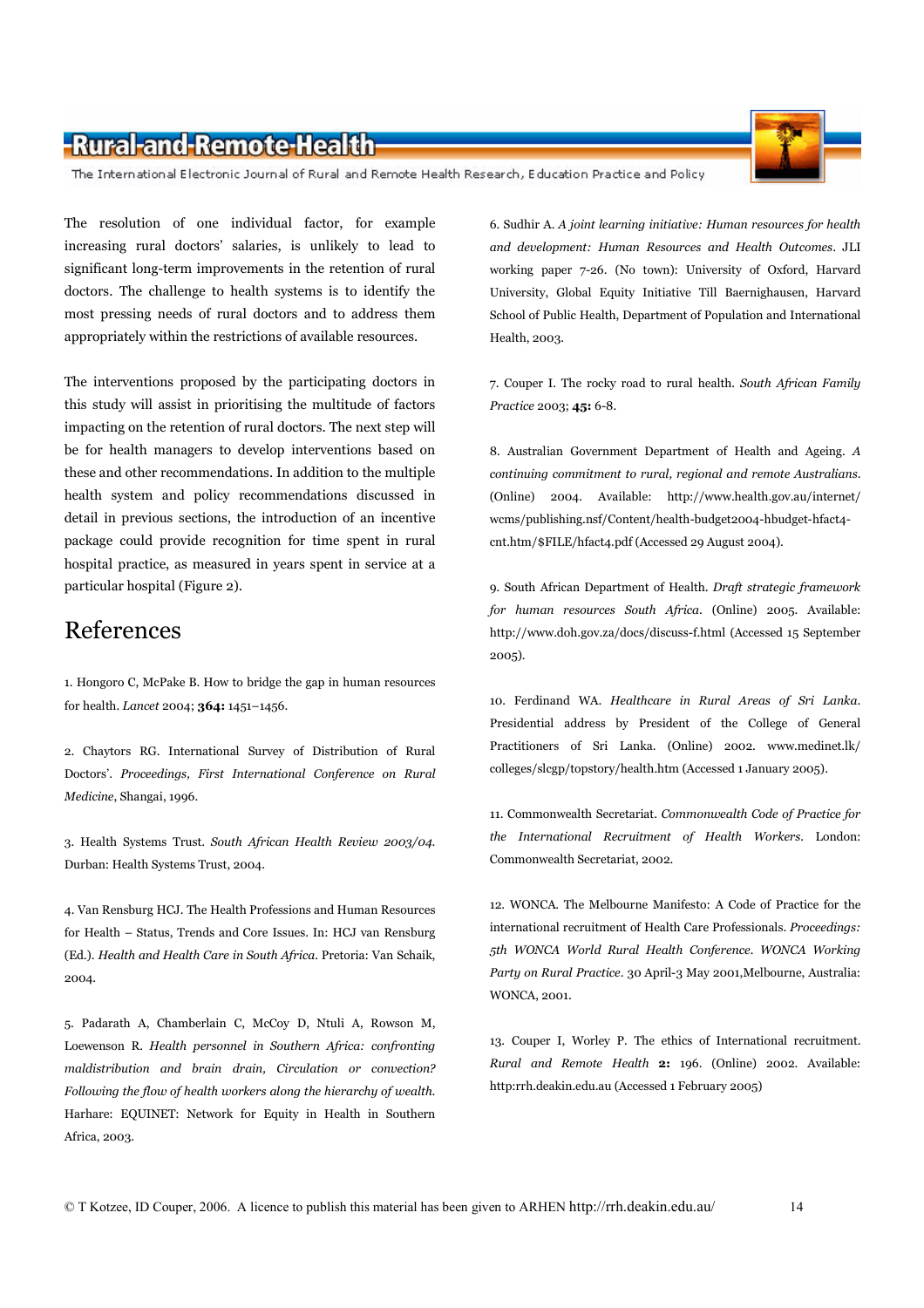The International Electronic Journal of Rural and Remote Health Research, Education Practice and Policy

14. Martineau T, Decker K, Bundred P. Briefing note on international migration of health professionals: Levelling the playing field for developing health systems. International Health Division School of Tropical Medicine. (Online) 2002. Available: www.liv.ac.uk/lstm/research/documents/InternationalMigrationBri efNote.pdf (Accessed 1 November 2004).

15. South Africa info reporter. Cuban skills in SA. (Online) 2004. Available from: http://www.southafrica.info/public services/ foreigners/immigration/cuban-doctors.htm (Accessed 1 August  $2005$ ).

16. Fadayomi TO, Oyenene OY. The demographic factor in the provision of health facilities in developing countries: the case of Nigeria. Social Sciences Medicine 1984; 19: 793-797.

17. Reid S J, Conco D. Monitoring the implementation of community doctors in South Africa: a qualitative study in three provinces. Durban: Centre for Health and Social Studies University of Natal, 1999.

18. Reid S (Ed.). Community service for health professionals. In: South African Health Review. Durban: Health Systems Trust, 2002.

19. RuDASA. Position paper: January 2001 crisis in staffing of rural hospitals. (Online) 2001. Available: www.rudasa.org.za (Accessed 24 October 2001).

20. Health Systems Trust. Program to address shortage of doctors. (Online) 2004. Available: http://www.hst.org.za/news/20040330 (Accessed 1 November 2004).

21. Huddart J. Picazo O. The Health Sector Human Resource Crisis in Africa: an issues paper. Washington, DC: United States Agency for International Development, Bureau for Africa, Office of Sustainable Development, 2003.

22. Freeman C. SA to train 'medical assistants'. (Online) 2004. Available from: http://www.southafrica.info/ess info/sa glance/ health/update/medical-assistants.htm (Accessed 29 August 2004).

23. Bowman R. More rural doctors through partnerships between rural and academic communities. (Online) 2003. Available: http://www.unmc.edu/Community/ruralmeded/fedstloc/impacting. htm (Accessed 1 November 2003).

24. Wilkinson D, Beilby J, Thomson D, Laven G, Chamberlain L, Laurence C. Associations between background and where South African general practitioners work. Medical Journal of Australia 2000; 173: 137-140.

25. Cooper J, Heald A, Samuels M. Affecting the supply of rural physicians. American Journal of Public Health 1977; 67: 756-759.

26. Rabinowitz H. Relationship between US medical school admission policies and graduates entering rural practice. Family Practice 1985; 5:142 -144.

27. Rosenblatt R A, Whitcomb M E, Cullen T J, Lishner D M, Hart L G. Which students become rural physicians? JAMA 1992; 268: 1559-1565.

28. Inoue K, Hirayama Y, Igarashi M. A medical school for rural areas. Journal of Medical Education 1997; 31: 430-434.

29. Magnus J, Tollan A. Rural doctor recruitment: does medical education in rural districts recruit doctors to rural areas? Journal of Medical Education 1993; 27: 250-253.

30. Chaytors RG, Spooner G R., Training for rural family medicine: a cooperative venture of government, university and community in Alberta. Academic Medicine 1998; 73: 739-742.

31. Easterbrook M, Godwin MA, Wison R. Rural background and clinical rotations during medical training: effect on practice location. Canada Medical Association Journal 1999; 160: 1159-1163.



15

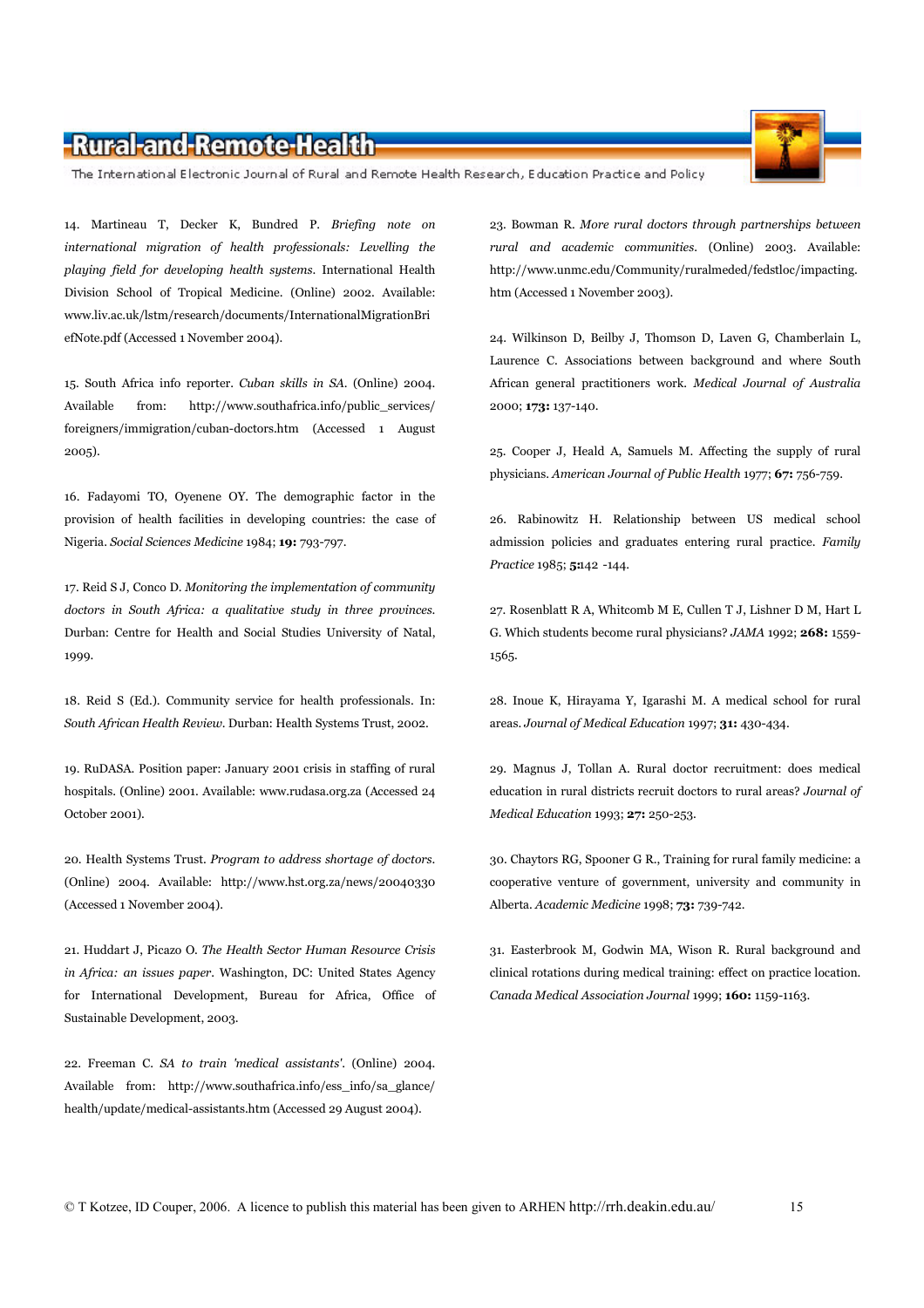The International Electronic Journal of Rural and Remote Health Research, Education Practice and Policy

32. Rural Doctors Association of Australia, Australian Local Government Association, Country Women's Association of Australia, Health Consumers of rural and remote Australia, National Farmers Federation. Good health to rural communities  $- a$  10-point plan. (Online) 2004. Available: http://www.rdaa.com.au/uploaded\_ documents/GOOD%20HEALTH%20TO%20RURAL%20COMMUNI TIES\_final.pdf (Accessed 30 March 2005).

33. Pope C, Ziebland S, Mays N. Analysing qualitative data. London: BMJ Publishing Group, 2000.

34. Bundred P, Levitt C. Medical Migration: Who are the real losers? Lancet 2000; 356: 245-246.

35. Physicians for Human Rights. Brain drain: The exodus of doctors and nurses from the AIDS-affected countries of sub-Saharan Africa to wealthier nations. Bangkok: Physicians for Human Rights, 2004.

36. Dovlo D. Retention and Deployment of Health Workers and Professionals in Africa. Addis Ababa: Consultative Meeting on Improving Collaboration between Health Professionals and Governments in Policy Formulation and Implementation of Health Sector Reform, 2002.

37. Jones J, Humphreys J, Adena M. Rural GPs' ratings of initiatives designed to improve rural medical workforce recruitment and retention. Rural and Remote Health 4: 314. (Online) 2004. Available: http:rrh.deakin.edu.au (Accessed 3 February 2005).

38. Muula A, Mfutso-Bengo J, Makoza J, Chatipwa E. Is it ethical for industrialised nations to recruit nurses from a developing country? The case of Malawi. Blantyre: Department of Community Health, University of Malawi College of Medicine and Nurses and Midwives Council of Malawi, 2002.

39. EQUINET. Equity in the distribution of health personnel regional research review meeting report. Johannesburg, South Africa: Southern African Regional Network on Equity in Health (EOUINET) in co-operation with Health Systems Trust South Africa. 2004.

40. WONCA Working Party on Training for Rural Practice. Policy on training for rural practice. Hong Kong: WONCA, 1995.

41. Reid S. Monitoring the effect of the new rural allowance for health professionals. Durban: Health Systems Trust, 2004.

42. Couper ID. Rural hospital focus: staffing. Rural and Remote Health 3: 201. (Online) 2003. Available: http:rrh.deakin.edu.au (Accessed 5 February 2005).

43. De Villiers M, De Villiers P. Doctors' views of working conditions in the rural hospitals in the Western Cape. South African Family Practice 2004; 46(3): 21-26.

44. Jacques P. Recruitment and retainment of staff in Rural Areas. South African Family Practice 1994; 15(7): 398-400.

45. Couper I. The rocky road to rural health. South African Family Practice 2003; 45(5): 6-8.

46. Couper ID, Hugo JFM. Management of district hospitals exploring success. Rural and Remote Health 5: 433. (Online) 2005. Available: http:rrh.deakin.edu.au (Accessed 20 March 2006).

47. Maseka DN, Ogunbanjo GA, Malete NH. The perceptions and experiences of community service doctors about compulsory community service at Shongwe Hospital, Mpumalanga Province, Republic of South Africa. Proceedings: World Rural Health Conference 2002, 30 April-3 May, 2002; Melbourne; WONCA, 2002.

48. Huddart J, Picazo O. The health sector human resource crisis in Africa. Washington, DC: Bureau for Africa, Office of Sustainable Development, United States Agency for International Development, 2003.

49. Wilkinson D, Beilby J, Thomson D, Laven G, Chamberlain L, Laurence C. Associations between background and where South African general practitioners work. Medical Journal of Australia 2000: 173: 137-140.

50. Strasser R. Rural Medicine in Australia. South African Family Practice 1997; 18(5): 23.